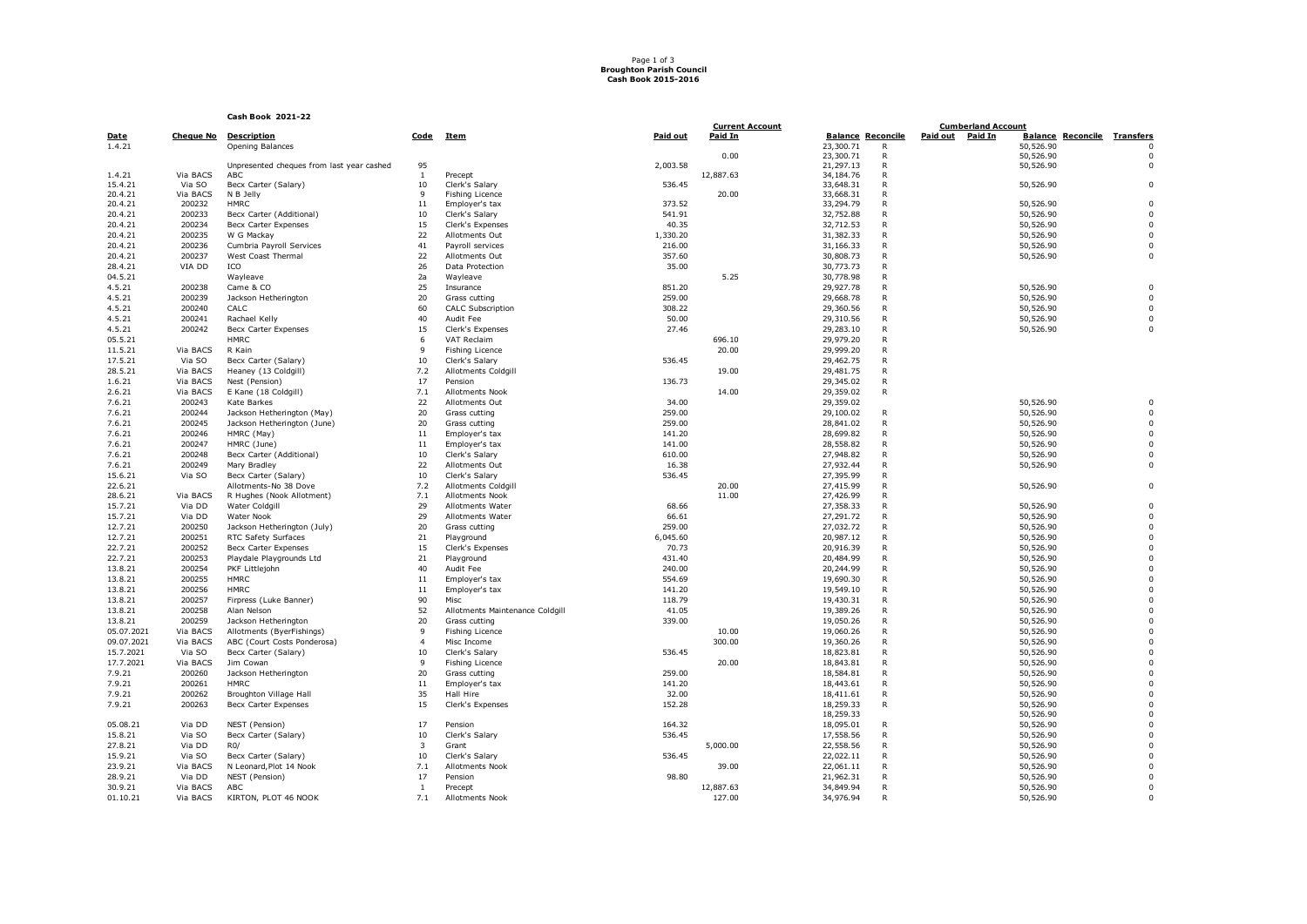## Page 2 of 3 **Broughton Parish Council Cash Book 2015-2016**

| 01.10.21                 | Via BACS         | Davis-Johnston, Coldgill 8c & 8d            | 7.2        | Allotments Coldgill               |                 | 57.00  | 35,033.94              | $\mathsf{R}$      | 50,526.90              |  |
|--------------------------|------------------|---------------------------------------------|------------|-----------------------------------|-----------------|--------|------------------------|-------------------|------------------------|--|
| 01.10.21                 | Via BACS         | Beverely Sargeant Plot 23 Coldgil           | 7.2        | Allotments Coldgill               |                 | 24.00  | 35,057.94              | R                 | 50,526.90              |  |
| 1.10.21                  | Via BACS         | P Hodgson, Plot 6 Nook                      | 7.1        | <b>Allotments Nook</b>            |                 | 48.00  | 35,105.94              | $\mathsf{R}$      | 50,526.90              |  |
| 1.10.2                   | Via BACS         | J Gordon, Plot 10 Nook                      | 7.1        | Allotments Nook                   |                 | 38.00  | 35,143.94              | R                 | 50,526.90              |  |
| 19.10.21                 |                  | R Cain, Plot 33 Nook                        | 7.1        | <b>Allotments Nook</b>            |                 | 33.00  | 35,176.94              | R                 | 50,526.90              |  |
| 19.10.21                 |                  | T Bishop, Plot 52                           | 7.1        | <b>Allotments Nook</b>            |                 | 70.00  | 35,246.94              | R                 | 50,526.90              |  |
| 19.10.21                 |                  | S Randles, Nook 44                          | 7.1        | <b>Allotments Nook</b>            |                 | 111.00 | 35, 357.94             | R                 | 50,526.90              |  |
| 19.10.21                 |                  | A Gladas Coldgill 3                         | 7.2        | <b>Allotments Coldgill</b>        |                 | 46.00  | 35,403.94              | $\mathsf{R}$      | 50,526.90              |  |
| 19.10.21                 | 200265           | <b>Becx Carter Expenses</b>                 | 15         | Clerk's Expenses                  | 276.42          |        | 35,127.52              | R                 | 50,526.90              |  |
| 19.10.21                 | 200266           | Broughton Village Hall                      | 35         | Hall Hire                         | 10.00           |        | 35,117.52              | R                 | 50,526.90              |  |
| 19.10.21                 | 200267           | <b>HMRC</b>                                 | 11         | Employer's tax                    | 141.00          |        | 34,976.52              | $\mathsf{R}$      | 50,526.90              |  |
| 19.10.21                 | 200268           | Kids at Broughton School                    | 105        | Section 137                       | 200.00          |        | 34,776.52              | $\mathsf{R}$      | 50,526.90              |  |
| 19.10.21<br>19.10.21     | 200269<br>200270 | Tivoli<br>ABC Playarea Inspection           | 21<br>21   | Playground<br>Playground          | 90.00<br>150.00 |        | 34,686.52<br>34,536.52 | R<br>$\mathsf{R}$ | 50,526.90              |  |
| 19.10.21                 | 200271           | Great North Air Ambulance                   | 105        | Section 137                       | 200.00          |        | 34,336.52              | R                 | 50,526.90<br>50,526.90 |  |
| 20.10.21                 |                  | B Martins Nook Plot 31                      | 7.1        | <b>Allotments Nook</b>            |                 | 37.00  | 34,373.52              | R                 |                        |  |
|                          | Via BACS         |                                             |            | <b>Allotments Nook</b>            |                 | 38.00  |                        | $\mathsf{R}$      | 50,526.90<br>50,526.90 |  |
| 02.10.2021<br>03.10.2021 | Via BACS         | G Rowland-Jones (nook)<br>M Grout (Nook 38) | 7.1<br>7.1 | Allotments Nook                   |                 | 45.00  | 34,411.52<br>34,456.52 | R                 | 50,526.90              |  |
| 04.10.21                 | Via BACS         | David Byers (Coldgill 28)                   | 7.2        | Allotments Coldgill               |                 | 190.00 | 34,646.52              | R                 | 50,526.90              |  |
| 7.10.21                  | Via BACS         | Todd Nook 25                                | 7.1        | Allotments Nook                   |                 | 41.00  | 34,687.52              | R                 | 50,526.90              |  |
| 7.10.21                  | Via BACS         | Askew Nook 29                               | 7.1        | Allotments Nook                   |                 | 66.00  | 34,753.52              | R                 | 50,526.90              |  |
| 7.10.21                  | Via BACS         | Cain Nook 13                                | 7.1        | Allotments Nook                   |                 | 37.00  | 34,790.52              | R                 | 50,526.90              |  |
| 8.10.21                  | Via BACS         | Kane Coldgill 18                            | 7.2        | Allotments Coldgill               |                 | 42.00  | 34,832.52              | $\mathsf R$       | 50,526.90              |  |
| 8.10.21                  | Via BACS         | Sewell Coldgill 17                          | 7.2        | <b>Allotments Coldgill</b>        |                 | 79.00  | 34,911.52              | R                 | 50,526.90              |  |
| 11.10.21                 | Via BACS         | G Hewitt                                    | 7.2        | Allotments Coldgill               |                 | 42.00  | 34,953.52              | $\mathsf{R}$      | 50,526.90              |  |
| 14.10.21                 | Via BACS         | Pearson Coldgill 19                         | 7.2        | Allotments Coldgill               |                 | 43.00  | 34,996.52              | R                 | 50,526.90              |  |
| 15.10.2021               | Via BACS         | Nelson (Coldgill)                           | 7.2        | Allotments Coldgill               |                 | 163.00 | 35,159.52              | R                 | 50,526.90              |  |
| 16.10.21                 | Via BACS         | Galliop (Nook)                              | 7.1        | Allotments Nook                   |                 | 93.00  | 35,252.52              | R                 | 50,526.90              |  |
| 16.10.21                 | Via BACS         | Harrison (Nook)                             | 7.1        | <b>Allotments Nook</b>            |                 | 68.00  | 35,320.52              | $\mathsf{R}$      | 50,526.90              |  |
| 18.10.21                 | Via BACS         | Nicholson (Coldgill)                        | 7.2        | Allotments Coldgill               |                 | 373.00 | 35,693.52              | R                 | 50,526.90              |  |
| 21.10.21                 | Via BACS         | Pettigrew (Coldgill)                        | 7.2        | Allotments Coldgill               |                 | 44.00  | 35,737.52              | R                 | 50,526.90              |  |
| 22.10.201                | Via BACS         | S Barlow (20 & 12 Coldgill)                 | 7.2        | Allotments Coldgill               |                 | 86.00  | 35,823.52              | $\mathsf{R}$      | 50,526.90              |  |
| 23.10.21                 | Via BACS         | Hobden (Nook)                               | 7.1        | Allotments Nook                   |                 | 100.00 | 35,923.52              | R                 | 50,526.90              |  |
| 26.10.21                 | Via BACS         | Graham (Coldgill 31 & 33)                   | 7.2        | Allotments Coldgill               |                 | 69.00  | 35,992.52              | R                 | 50,526.90              |  |
| 26.10.21                 | Via BACS         | M Richardson (Coldgill 37)                  | 7.2        | <b>Allotments Coldgill</b>        |                 | 49.00  | 36,041.52              | R                 | 50,526.90              |  |
| 27.10.21                 | Via BACS         | Charles Downes                              | 7.1        | Allotments Nook                   |                 | 20.00  | 36,061.52              | R                 | 50,526.90              |  |
| 27.10.21                 | Via BACS         | J Dixon (16)                                | 7.2        | Allotments Coldgill               |                 | 53.00  | 36,114.52              | R                 | 50,526.90              |  |
| 28.10.21                 | Via BACS         | L Wishart (19 Nook)                         | 7.1        | Allotments Nook                   |                 | 35.00  | 36,149.52              | $\mathsf{R}$      | 50,526.90              |  |
| 28.10.21                 | Via BACS         | Dove Coldgill                               | 7.2        | Allotments Coldgill               |                 | 72.00  | 36,221.52              | R                 | 50,526.90              |  |
| 29.10.21                 | Via BACS         | Lipton Coldgill                             | 7.2        | Allotments Coldgill               |                 | 53.00  | 36,274.52              | R                 | 50,526.90              |  |
| 29.10.21                 | Via BACS         | Johnston (Coldgill)                         | 7.2        | Allotments Coldgill               |                 | 113.00 | 36,387.52              | R                 | 50,526.90              |  |
| 30.10.21                 | Via BACS         | Hutchinson (Coldgill)                       | 7.2        | <b>Allotments Coldgill</b>        |                 | 42.00  | 36,429.52              | R                 | 50,526.90              |  |
| 3010.21                  | Via BACS         | Askew Nook 31                               | 7.1        | Allotments Nook                   |                 | 43.00  | 36,472.52              | R                 | 50,526.90              |  |
| 30.10.21                 | Via BASC         | Dransfield Plot 30 Nook                     | 7.1        | Allotments Nook                   |                 | 43.00  | 36,515.52              | R                 | 50,526.90              |  |
| 30.10.21                 | Via BACS         | L Whelan                                    | 7.2        | Allotments Coldgill               |                 | 45.00  | 36,560.52              | $\mathsf{R}$      | 50,526.90              |  |
| 31.10.21                 | Via BACS         | Paterson Plot 9 Coldgill                    | 7.2        | Allotments Coldgill               |                 | 81.00  | 36,641.52              | R                 | 50,526.90              |  |
| 31.10.21                 | Via BACS         | S Pammenton 12 Nook                         | 7.1        | Allotments Nook                   |                 | 35.00  | 36,676.52              | $\mathsf{R}$      | 50,526.90              |  |
| 1.11.21                  | Via BACS         | Dr Henderson Plot 10 Coldgill               | 7.2        | Allotments Coldgill               |                 | 40.00  | 36,716.52              | R                 | 50,526.90              |  |
| 4.11.21                  | DD               | United Utilities Coldgill                   | 29         | Allotments Water                  | 145.38          |        | 36,571.14              | R                 | 50,526.90              |  |
| 4.11.21                  | DD               | <b>United Utilities Nook</b>                | 29         | Allotments Water                  | 174.66          |        | 36,396.48              | R                 | 50,526.90              |  |
| 2.11.21                  |                  | Allotments Nook (Tunstall, Howard)          | 7.1        | Allotments Nook                   |                 | 93.00  | 36,489.48              | R                 | 50,526.90              |  |
| 2.11.21                  |                  | Allotments Coldgill (Dobie)                 | 7.2        | <b>Allotments Coldgill</b>        |                 | 378.00 | 36,867.48              | R                 | 50,526.90              |  |
| 4.10.21                  |                  | Allotments Nook (B Dixon)                   | 7.1        | Allotments Nook                   |                 | 344.00 | 37,211.48              | R                 | 50,526.90              |  |
| 8.10.21                  |                  | Allotments Nook (Byers, Cardell)            | 7.1        | Allotments Nook                   |                 | 180.00 | 37,391.48              | R                 | 50,526.90              |  |
| 12.10.21                 |                  | Allotments Nook (Webster, Hutchin)          | 7.1        | Allotments Nook                   |                 | 90.00  | 37,481.48              | R                 | 50,526.90              |  |
|                          |                  |                                             |            |                                   |                 |        | 37,481.48              | R                 | 50,526.90              |  |
| 22.10.21                 |                  | Allotments (Coldgill) Neale                 | 7.2<br>7.1 | Allotments Coldgill               |                 | 158.00 | 37,639.48              | R                 | 50,526.90              |  |
| 3.11.21                  | Via SO           | Allotments (Nook) Bancroft                  | 10         | Allotments Nook<br>Clerk's Salary | 536.45          | 42.00  | 37,681.48<br>37,145.03 | R                 | 50,526.90<br>50,526.90 |  |
| 15.10.21                 |                  | Becx Carter (Salary)                        |            |                                   |                 |        | 37,145.03              |                   | 50,526.90              |  |
| 29.10.21                 | DD               | NEST (Pension)                              | 17         | Pension                           | 49.40           |        | 37,095.63              | R                 | 50,526.90              |  |
| 1.11.21                  | Via BACS         | Graham Coldgill 4                           | 7.2        | Allotments Coldgill               |                 | 49.00  | 37,144.63              | R                 | 50,526.90              |  |
| 1.11.21                  | Via BACS         | S Oates (Nook 24)                           | 7.1        | Allotments Nook                   |                 | 35.00  | 37,179.63              | R                 | 50,526.90              |  |
| 2.11.21                  | Via BACS         | Coldgill 21 & 22 Thwaits                    | 7.2        | Allotments Coldgill               |                 | 46.00  | 37,225.63              | R                 | 50,526.90              |  |
| 3.11.21                  | Via BACS         | Nook Obsorne                                | 7.1        | Allotments Nook                   |                 | 40.00  | 37,265.63              | R                 | 50,526.90              |  |
| 3.11.21                  | Via BACS         | Coldgill Johnston                           | 7.2        | Allotments Coldgill               |                 | 89.00  | 37,354.63              | R                 | 50,526.90              |  |
| 8.11.21                  | Via BACS         | Coldgill Ritson                             | 7.2        | <b>Allotments Coldgill</b>        |                 | 41.00  | 37,395.63              | R                 | 50,526.90              |  |
|                          |                  |                                             |            |                                   |                 |        |                        |                   |                        |  |